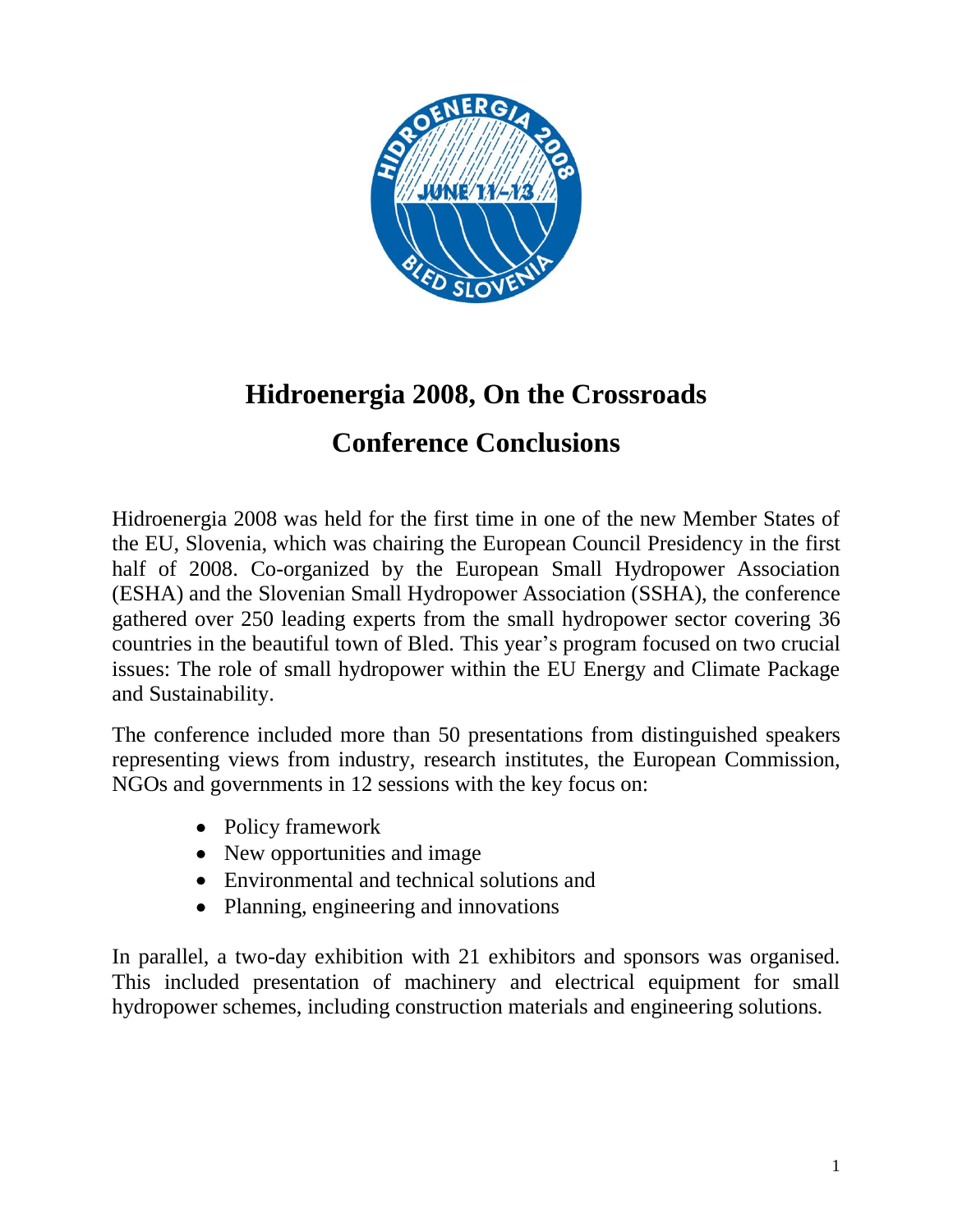#### OPENING SESSION Hydropower as the backbone of renewable energy supply for the EU

Janez Potočnik, EU Commissioner for Science & Research, opened Hidroenergia 2008 by acknowledging the importance of hydropower as the backbone of renewable energy in many EU Member States and the inherent research need to ensure further technological development. With more than 17,800 small hydropower schemes and a total of installed capacity 12,333 MW in EU-27, the SHP sector plays an important part in meeting today's urgent need for clean energy.

In his welcoming speech, Bernhard Pelikan, ESHA President, emphasized the importance for the SHP sector of regularly getting together to exchange views and best practice. The Hidroenergia conference tradition started 20 years ago in Spain.

Marko Gospodjinački, the host of the event and the SSHA President, presented key developments in the Slovenian Energy Law and its impacts on SHP development. The new law includes many changes affecting the energy sector and in particular the RES sector. According to Gospodjinački, it is unlikely for Slovenia to reach the RES target of 25 per cent without increase of investor confidence and removal of administrative barriers. At a European level, the latest developments regarding the new RES Directive on the promotion of the use of energy from renewable sources were brought up by Christine Lins, ESHA Secretary General.

#### WFD vs. RES DIRECTIVE

Reconciling energy and environmental targets

Finding a balance between the Water Framework Directive (WFD) and the RES Directive remained a prevalent theme in many of the conference presentations. Environmental constraints together with administrative barriers are still the main reason for slow SHP growth rates which have remained constantly at an annual level of 1 %. The requirements set by the WFD, which came into force in December 2000, often add cost and slow down SHP development.

At the same time, Europe is at an important crossroad concerning the future of energy. There is an urgent need for clean energy, a need to reduce dependency on energy imports and a need for increased security of supply. The challenges of climate change caused by CO₂ emissions need to be tackled immediately. For these reasons, in January 2008, the European Commission published its energy & climate package containing a proposal for a Directive on the promotion of the use of energy from renewable sources with a binding overall 20 % RES target. In addition to this, the package also includes a Regulation updating national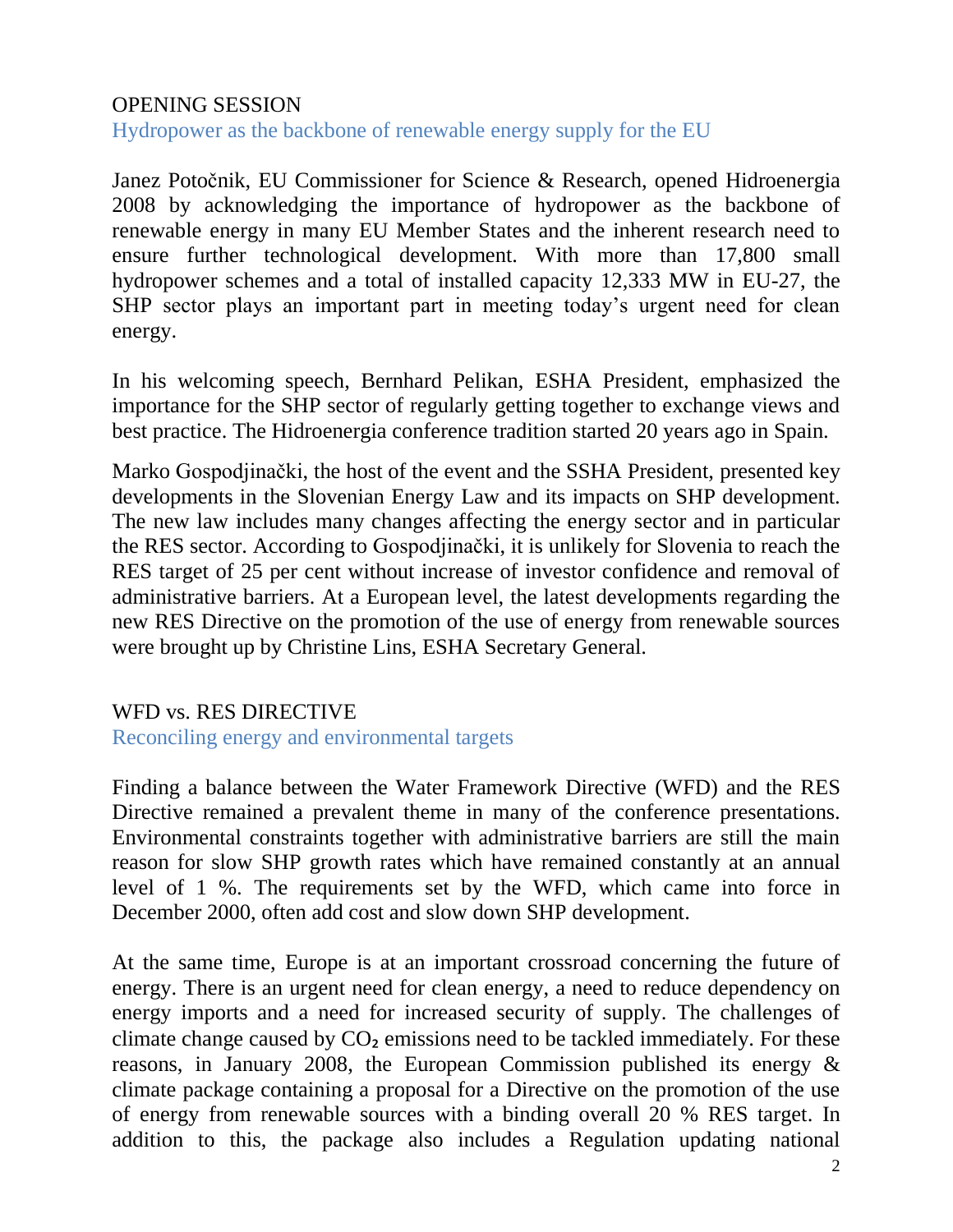greenhouse gas emission targets and a Directive to improve and expand the EU emissions trading system (EU ETS).

As a clean, efficient, emissions-free source of renewable energy, small hydropower's contribution to security of supply, stability of energy prices and climate change mitigation is considerable. The future of small hydropower will partly depend on these two directives being transposed in a correctly balanced manner.

#### TECHNOLOGY DEVELOPMENT & INNOVATIONS SHP industry responds with innovative solutions

Europe has maintained a leading position in the field of hydropower manufacturing ever since the technology started to develop. European industry and research institutes have responded to growing environmental requirements with innovative solutions, for example, with bringing fish friendly turbines to the market. Other environmentally friendly technologies also include fish-pass systems, trash rack management systems, multi-purpose schemes combining electricity production with flood control, irrigation channels, waste water treatment and recreational use.

One session of the conference was dedicated to SHP and fish protection. The WFD requires free migration for fish on all water courses by 2015. This session showed an exceptional quality of research on new fish protection systems. Presentations focussed on the results of long-term research on fish repulsion systems based on infrasound as well as on different fish-friendly turbine concepts developed. In addition to this, simulations on the impact of differential velocity or coverage in the fish passage and impact of fish behaviour were presented.

#### NEW OPORTUNITIES FOR SHP SHP potential and needs

The message at the conference was clear: There are exciting opportunities for SHP in Europe and in the developing countries. The European energy potential for SHP is still considerable, in particular the Balkan region offers excellent opportunities for investment. Great potential can also be found in refurbishing existing SHP sites as this can be done without significant authorisation problems but with substantial increase in power output. This represents a very interesting opportunity for the European industry. The constant technological development of SHP equipment building on an already mature base gives an energy transformation efficiency that is three times bigger than with any other technology!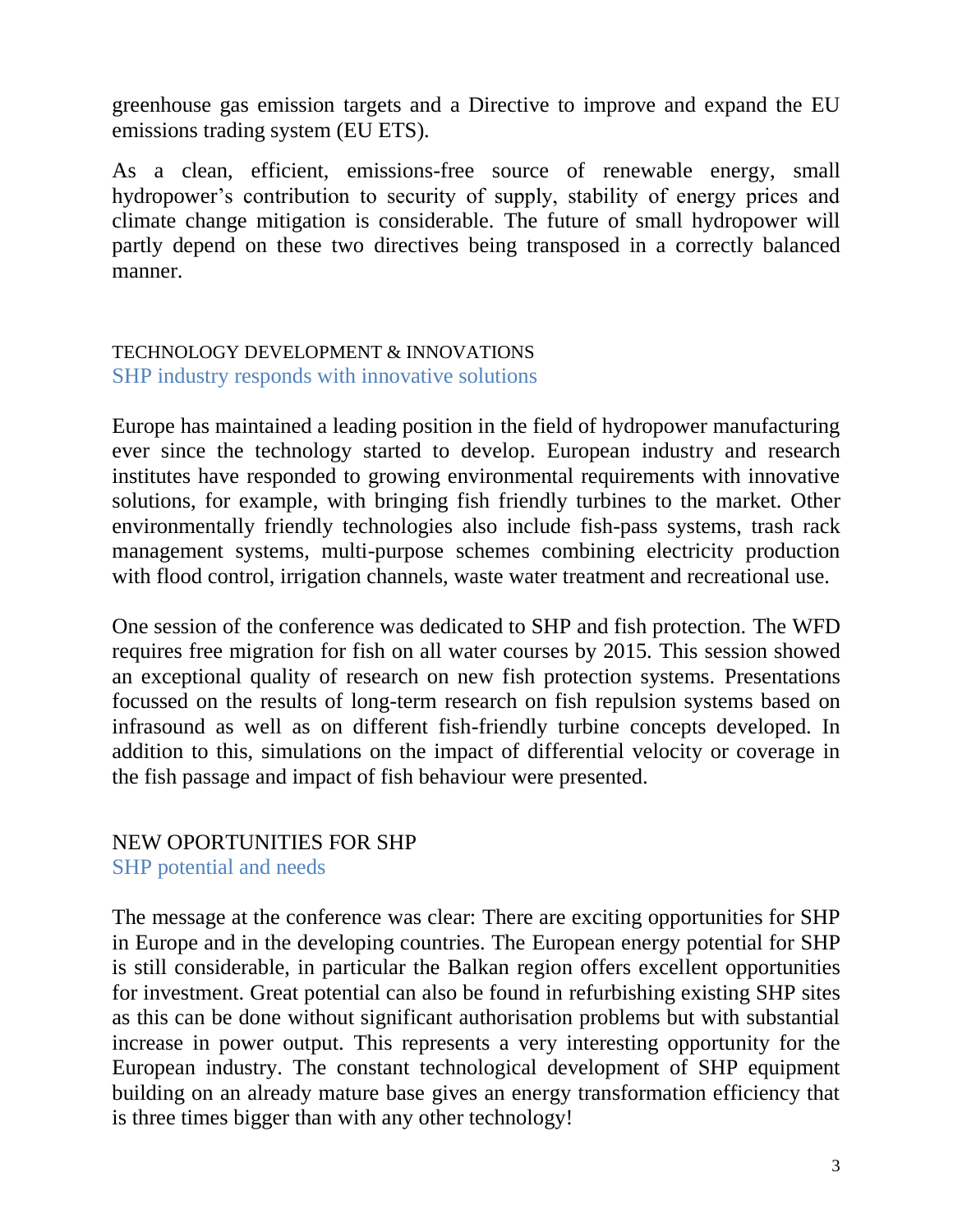Moreover, outside of Europe, the ETS (Emissions Trading Scheme) and CDM (Clean Development Mechanism) markets bring new opportunities for the SHP sector. In fact, approximately 90 % of all clean development mechanism projects in China are SHP. The off-grid and stand alone possibilities make SHP very suitable for rural electrification also in difficult circumstances.

However, to exploit the future potential there is a need for:

- Technological research to increase power output and exploitation of so far untapped potential (multi-purpose, low-head sites)
- Research and innovation to increase sustainability
- Skilled workforce; need for education and training
- Removal of administrative and licensing barriers
- Financial incentives, such as feed-in-tariffs
- Promotion and image campaigns

It also seemed that a critically important issue still remained on how untapped potential could be exploited in the most environmentally friendly way.

### CLOSING SESSION

Future opportunities and challenges

The closing session of Hidroenergia 2008 focused on one clear goal:

To increase the contribution of SHP in the RES mix towards the achievement of 20% for 2020. Achieving this goal means pushing for strong National Renewable Energy Action Plans, including removal of barriers, establishing national one-stopshops for licensing and improving financial incentives in the Members States.

The closing session which took a form of a roundtable discussion had an intention to put across conclusions to the national and European decision makers. The closing session panellists included representatives from ESHA (Christine Lins & Bernhard Pelikan), SSHA (Marko Gospodjinački), the Slovenian Ministry of the Environment and Spatial Planning (Sašo Šantl) and Focus NGO (Lidija Živčič). A number of interesting contributions were also made from the audience.

In order to achieve the goal the following recommendations were made. It is important to:

**Raise** awareness of new innovations and progress made in the sector – inform the decision-makers and local residents in order to improve knowledge of the sector and increase SHP production.